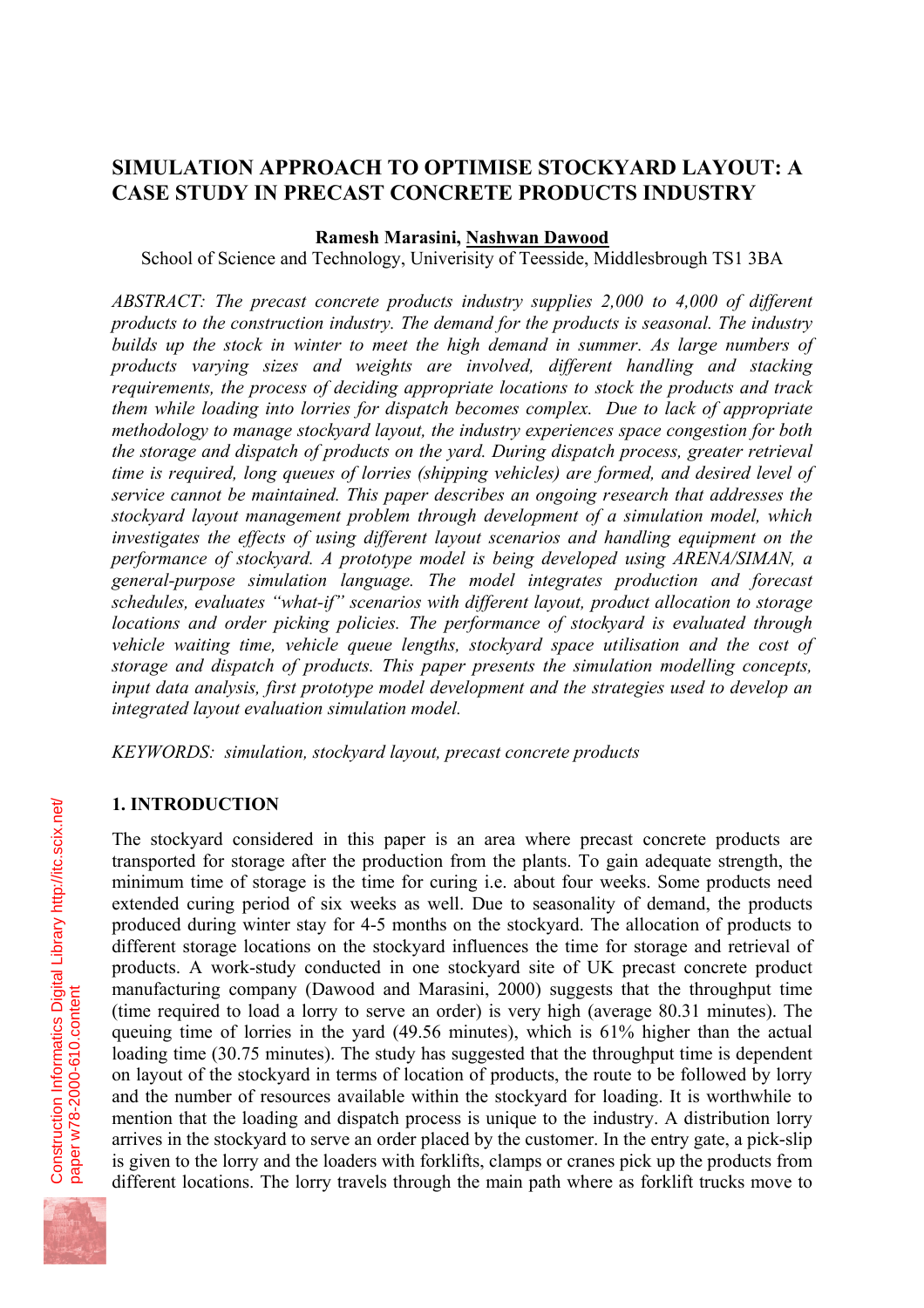different aisles find the product and load into lorry. When the loading for the products stored in one location is finished, the lorry and loaders forward to next location along the main route and the process is repeated to load all the products ordered. As thousands of different products are produced and stocked on the stockyard, the retrieval of products from the different storage locations becomes very difficult. The products produced first should be dispatched first, and new products will occupy the resultant vacant space (not necessarily by the same type). The rotation of products to strategic locations ease loading and dispatch process is also necessary. A computerised model is being developed to address these issues and identify suitable methodology to manage stockyard layout and operations.

As large number of variables are involved in the decision making process, the management of stockyard layout is considered a complex process. The complexity of the stockyard operations offers difficulties to use analytical tools as a method of investigation. When there is a random component to be evaluated, the analytical tools cannot be used and simulation is the only method that can account of randomness in the input variables ( Dewdney, 1968). The simulation systems can be used in analysing and processing large quantities of data e.g. production estimates, waiting time computations, quantification of various bottlenecks on the system performance (Touran, 1990). The review of literature in manufacturing facilites planning and on-site temporary facility planning in construction industry (Dawood and Marasini, 2000) has identified knowledge based layout generation and simulation based evaluation technique as a suitable methodology to solve stockyard layout problems. Touran, 1990, Doukidis and Anglides, 1994 discussing the issues and advantages of integrating simulation with expert systems/ artificial intelligence suggest that simulation models can be effectively utilised as evaluation tools. The simulation model specifications and development issues presented in this paper is one component of the computerised model being developed which is used to evaluate the layout generated using knowledge rules. The simulation model can be used as a separate model to evaluate any given layout and testing different policies for any given layout e.g. identifying optimum number of resources required, testing different order picking policies etc. Integrated with the graphical user interface (GUI) and optimisation component (Figure 1), it provides a means to evaluate different layout scenarios with different product storage allocations and select most appropriate solution for implementation.



*Figure 1. Stockyard Layout Management Model*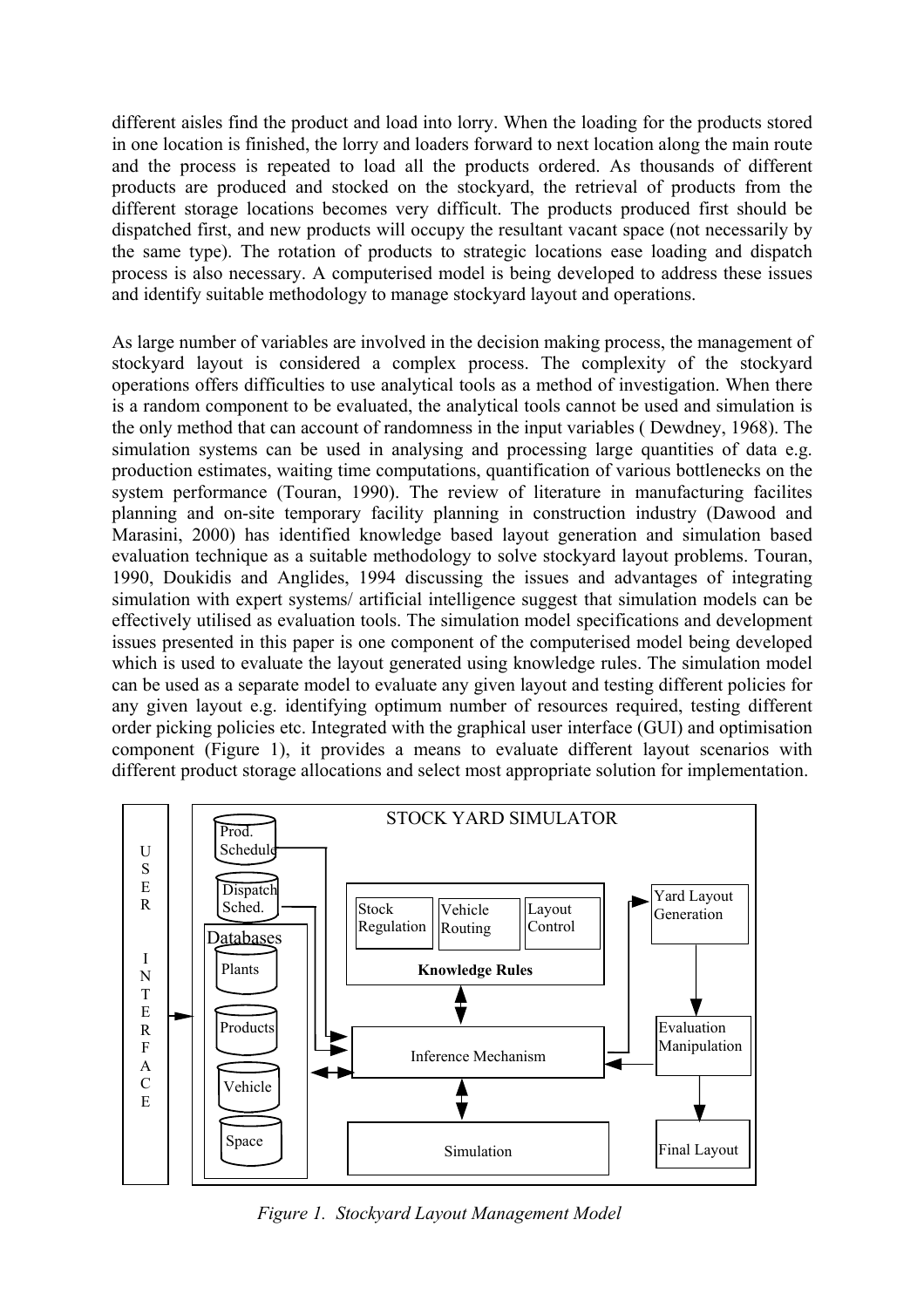### **2. SIMULATION MODEL**

The simulation model is one of the component of stockyard layout optimisation model (Figure 1), which acts as a testing tool for a given stockyard layout. The simulation model is being developed using ARENA (SIMAN based simulation software, Systems modelling corporation, Kelton *et al* 1998). As SIMAN uses process interaction strategy to develop the simulation models, the process oriented discrete simulation approach has been utilised in modelling. Three different processes viz. order processing, product transportation from plants to storage locations, and loading and dispatch process are simulated.



*Figure 2. Simulation model and its integration with other components of Stockyard Layout Management Model*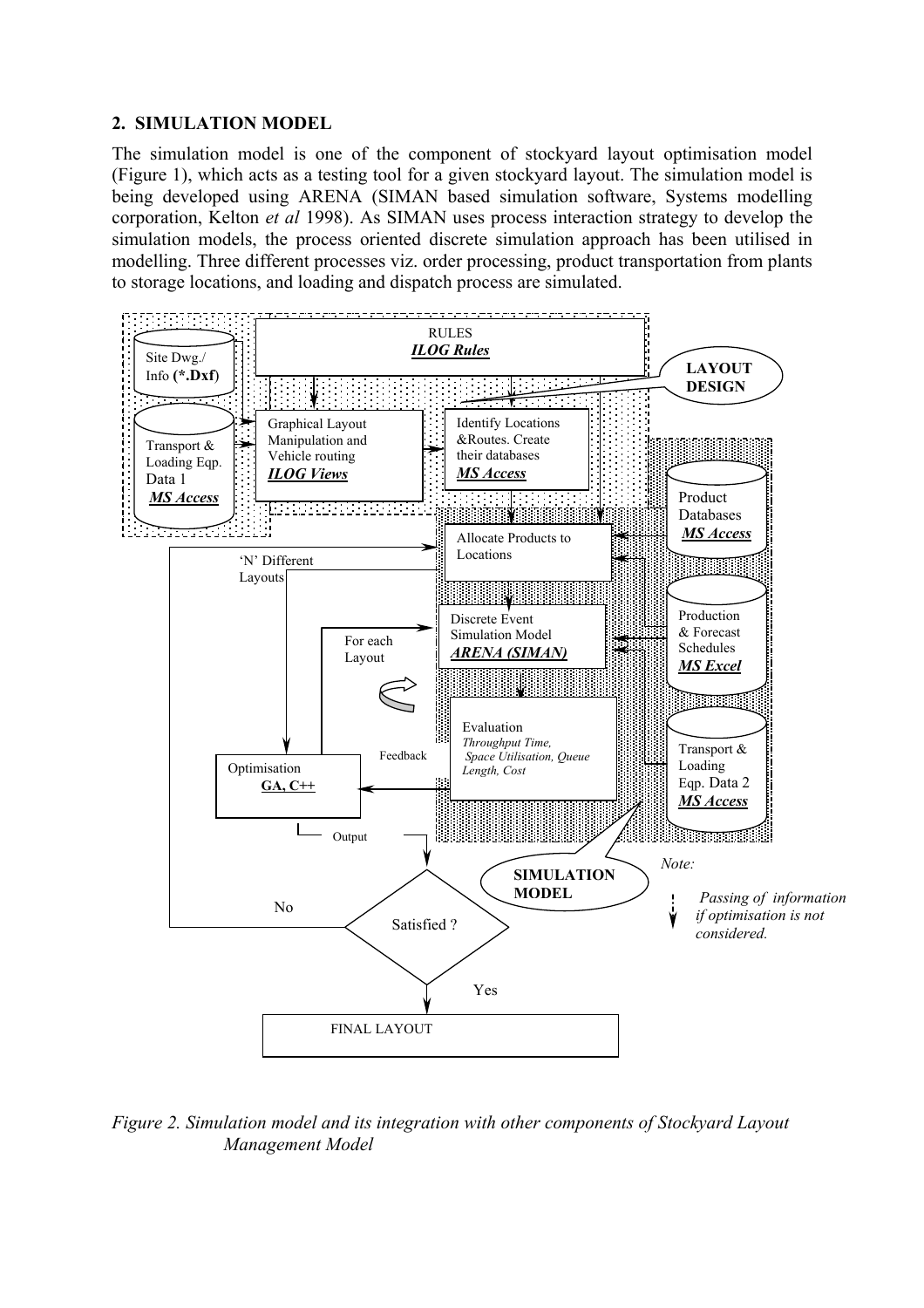The simulation model evaluates the effects of different layouts on lorry waiting times and throughput time. The layouts differ from each other in design of roads and exit-routes, location of products, number of resources (forklift and clamps) and methods of product loading. The lorry arrival to serve a particular order, the cycle time to load a product for the forklift trucks and the time of loading for different products are the random variable inputs to the model.

The efficiency of stockyard through the simulation model is determined in terms of loading time, queuing time, service level, loading resource requirements, ease of rotating stocks, etc. Using knowledgebase system, a suitable layout will be generated. For a given production and dispatch schedule, the factory processes, including the loading and dispatching process for different layout scenarios, are being simulated.

The industry practice is to use "MS excel" to develop the production and dispatch schedules (Case Study & Industry survey, 99). So "MS Excel" schedules are considered as input. Using the VBA (Visual Basic for Applications) interface was developed to integrate "MS Excel" and "MS Access" with the simulation model. The simulation model development and associated components are described as follows.

## **2.1 Assumptions**

The simulation model is based on following assumptions:

- i. The factory site considered consists of production, storage and distribution operations through a single site.
- ii. For a given layout, the storage locations on the stockyard are fixed and the storage capacity of each location can be calculated for the products to be stored.
- iii. The layout of roads in terms of width requirements and aisle spaces required for the manoeuvre of transport and loading vehicles is adequate. This will be ensured with the layout component of stockyard layout management model.
- iv. The production and dispatch schedules are the major input variables. They do not constitute major decision variables but feed back can be provided through the simulation model.

## **2.2 Entities**

While developing a process interaction simulation model, the identification of entities that flow through the system and the resources the entities compete must be chosen prudently (Martinez and Ioannou, 1999). The entities considered in the simulation model development are products which arrive in the stockyard according to production schedule, stay in the stockyard and are removed from the yard according to dispatch schedules. Similarly other entities are orders, and associated lorries. The loading vehicles are considered as resources, however, these are modelled as transporters of entities (products) from storage locations to lorry for loading or from plant to storage locations. Their service method is dictated by the order picking policy described later in this paper.

## **2.3 Schedules**

The production and dispatch schedules define which product is produced when and where, and when it will be dispatched. The integration of these schedules provides information to calculate the state of inventory at any time; plant and products relationship; and product status in the yard relating time dimension. The period when maximum space required for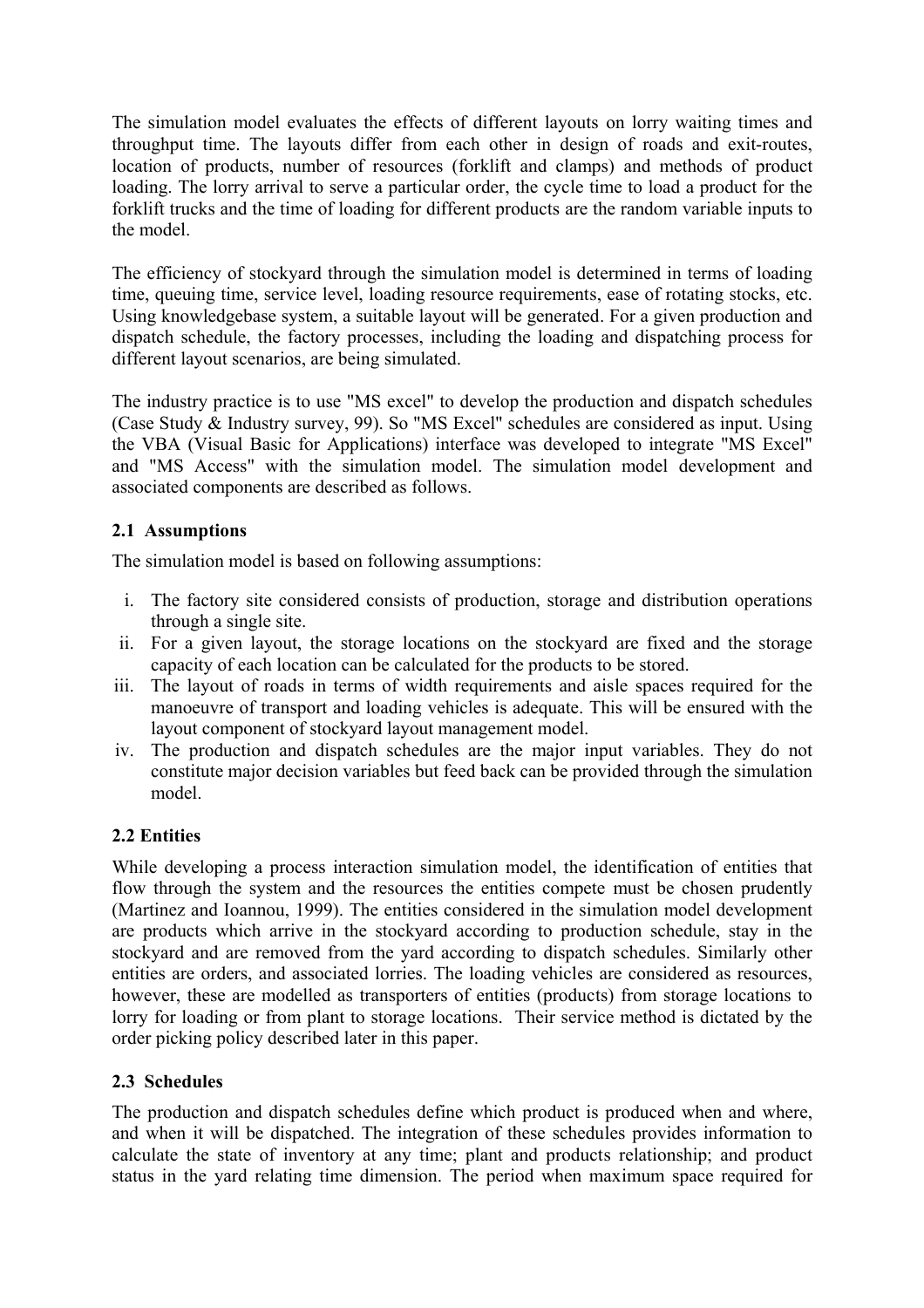each product and maximum space required for all products is obtained through the simulation. The production and dispatch schedule has been integrated with the simulation model through "VBA" interface in "ARENA" so that the output is also saved in "MS Excel" for analysis.

## **2.4 Testing Policies**

## **2.4.1 Products Loading (Order Picking) Policies**

In general, applied to warehouse operations, order picking is the process of retrieval of number of items from their warehouse storage locations to satisfy one or more customer orders. In our case, it is refers the process of loading products into a customer lorry to satisfy one or more order by a customer. The policy followed in order picking (products loading) also affects the resource allocation and throughput time on the yard. The policies may be:

## **Area System**

Items are stored in a particular manner and the order pickers (forklifts or clamps) circulate through the area until entire order is filled. This policy has been a current practice in the industry.

### **Zone system**

 The yard is divided into zones and the order is distributed among order pickers, each picking item from his or her assigned zone. Once the products stored in one location are loaded, the lorry moves into other zone and requests for service.

## **Sequential Zone system**

Each order is divided into zones and the order is passed form one zone to another. Many orders can be processed simultaneously as each proceeds from one zone to the next.

#### **2.4.2 Single vs. multiple storage locations of products**

The traditional approach has been to use single location for each of the products, though the location varies. The behaviour of stockyard when multiple storage locations for the fast moving products is considered, will be studied. The multiple allocation is based on correlation among item demands, thus allowing different exit points.

#### **2.5 Simulation Modules**

The simulation model integrates the following three distinct processes.

- i. Order Processing,
- ii. Products Transport into the Yard, and
- iii. Products Loading and Dispatch Process

These three modules have been modelled separately and linked to study the holistic behaviour of the stockyard.

## **2.6 Evaluation**

The simulation model evaluates the following: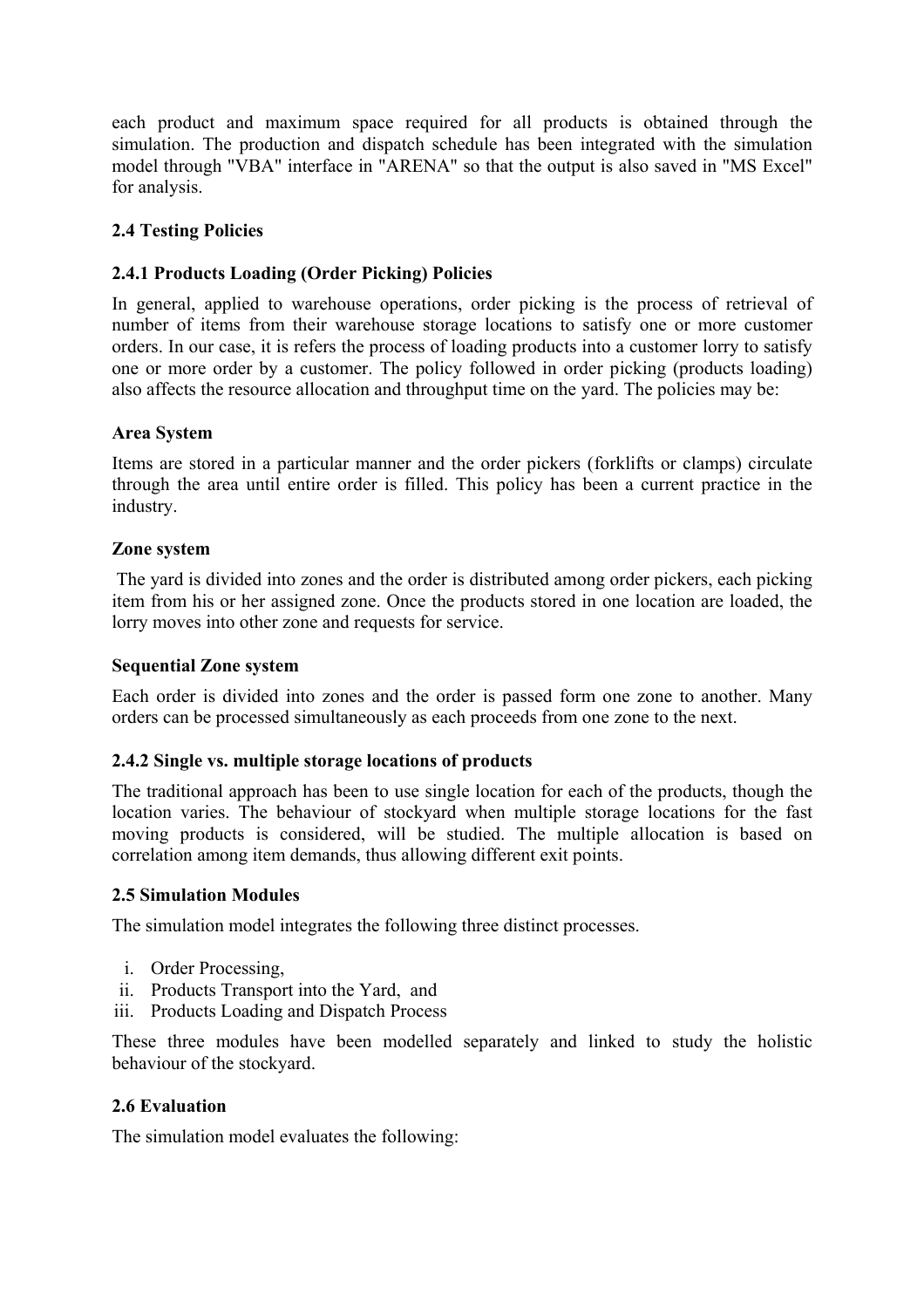i. Total Cost = Cost of Transport from Plant to storage,  $C_r$  + Cost of retrieval,  $C_R$ Where,

*C<sub>T</sub>* = Cost of Pick Up  $(C_p)$  + Transport Distance Cost  $(C_p)$  + Cost of Stacking  $(C_s)$  $C_R$  = Cost of Pick Up ( $C_P$ ) from stack + Transport Distance Cost ( $C_D$ ) + Cost of Loading  $(C_L)$ 

- ii. Throughput time on stockyard for a lorry loading for the purpose of dispatch
- iii. Vehicle waiting times and queue length in the stockyard

## **2.7 Optimisation**

The decision to select which criteria should be given high priority and which one should be compromised is left to the managers so that there will be flexibility in decision making process and simulation model will be transparent. The optimisation considered in this research is to find the allocation of products to different locations so that cost of storage and retrieval is minimum and efficiency of stockyard is maximised. The genetic algorithms will be used to do so. The safety of operators and products in stockyard is ensured through the appropriate layout considerations such as stacking heights, width of road and proper routing of vehicles.

## **3. CASE STUDY**

A detailed case study has been conducted to define the input parameters required to calibrate the model for validation. One of the stockyard sites of a major precast building products company in the UK (not named for confidentiality) was used as a case study. The company adopts make-to-stock principle to produce concrete products to meet the seasonal demand. Thousands of different products produced during winter are stocked on the yard. As an order is received, the products are shipped from stockyard to customers. A study conducted on the site reveals that the products are delivered countrywide utilising a fleet of between 65 and 205 vehicles per day. The stockyard occupies 76 acres of land, consists of 16 plants, 63 products storage locations and uses 12 loading vehicles.

## **3.1 Lorry Arrivals**

The number of lorries arriving per hour were recorded for 29 days data during the month of May and June on the case study site. The data were analysed using data Arena Input Analyser. The arrival pattern of lorries is best described by Normal distribution with  $(\mu, \sigma)$  $=(13.5, 6.22)$ .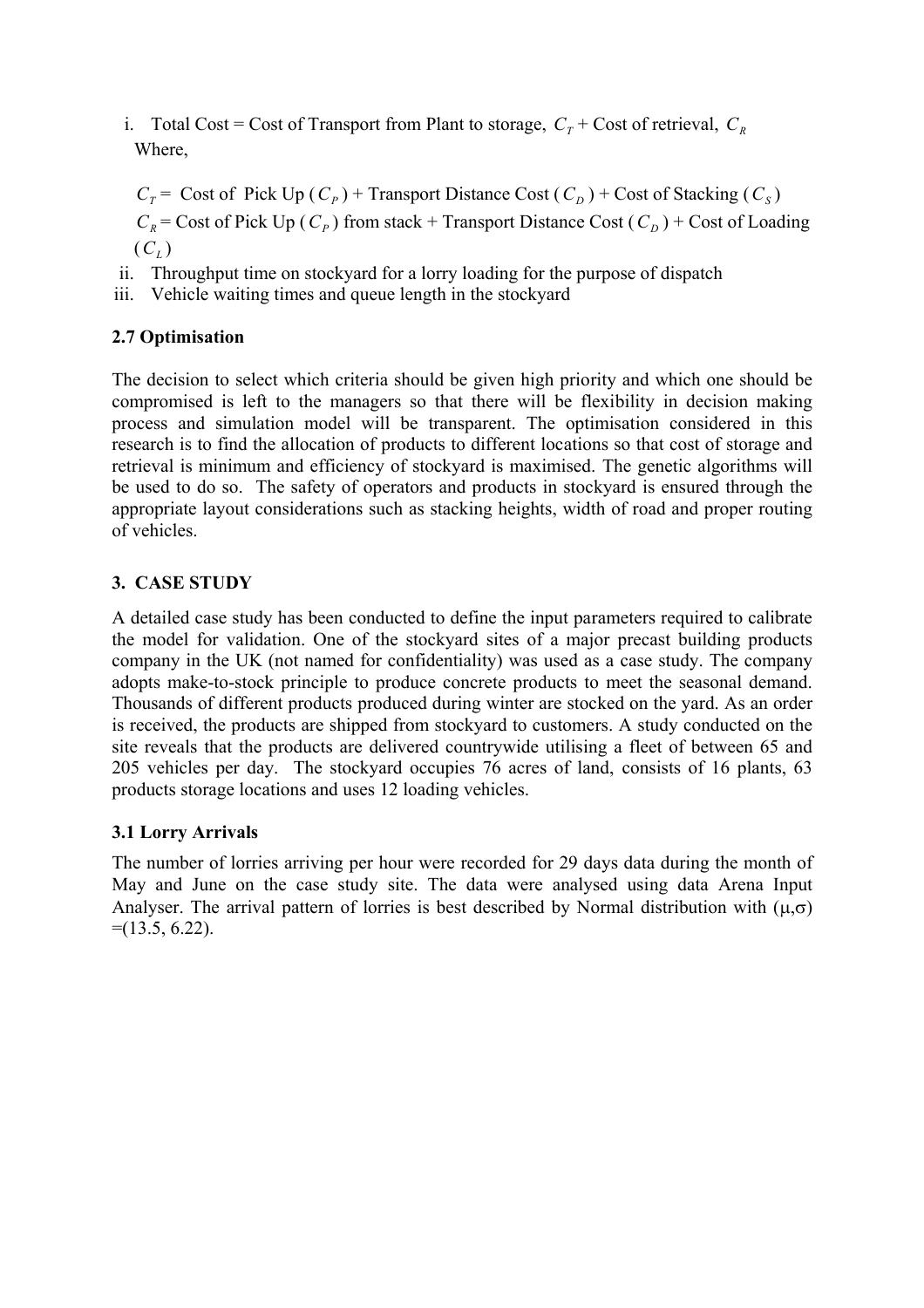

*Figure 3. Hourly Lorry Arrival Graph* 

Figure 2 shows the average lorry arrival rates during different hours of the day. In order to model the hourly variation during the day, these data have been considered in the model.

#### **3.2 Frequency Analysis**

The historical data for the orders received from April to July'99 were also collected, and 14861 orders were analysed using frequency analysis that consists of determining the number of occurrences of each of the products in the samples of orders studied.



*Figure 4: Frequency analysis of products based on orders*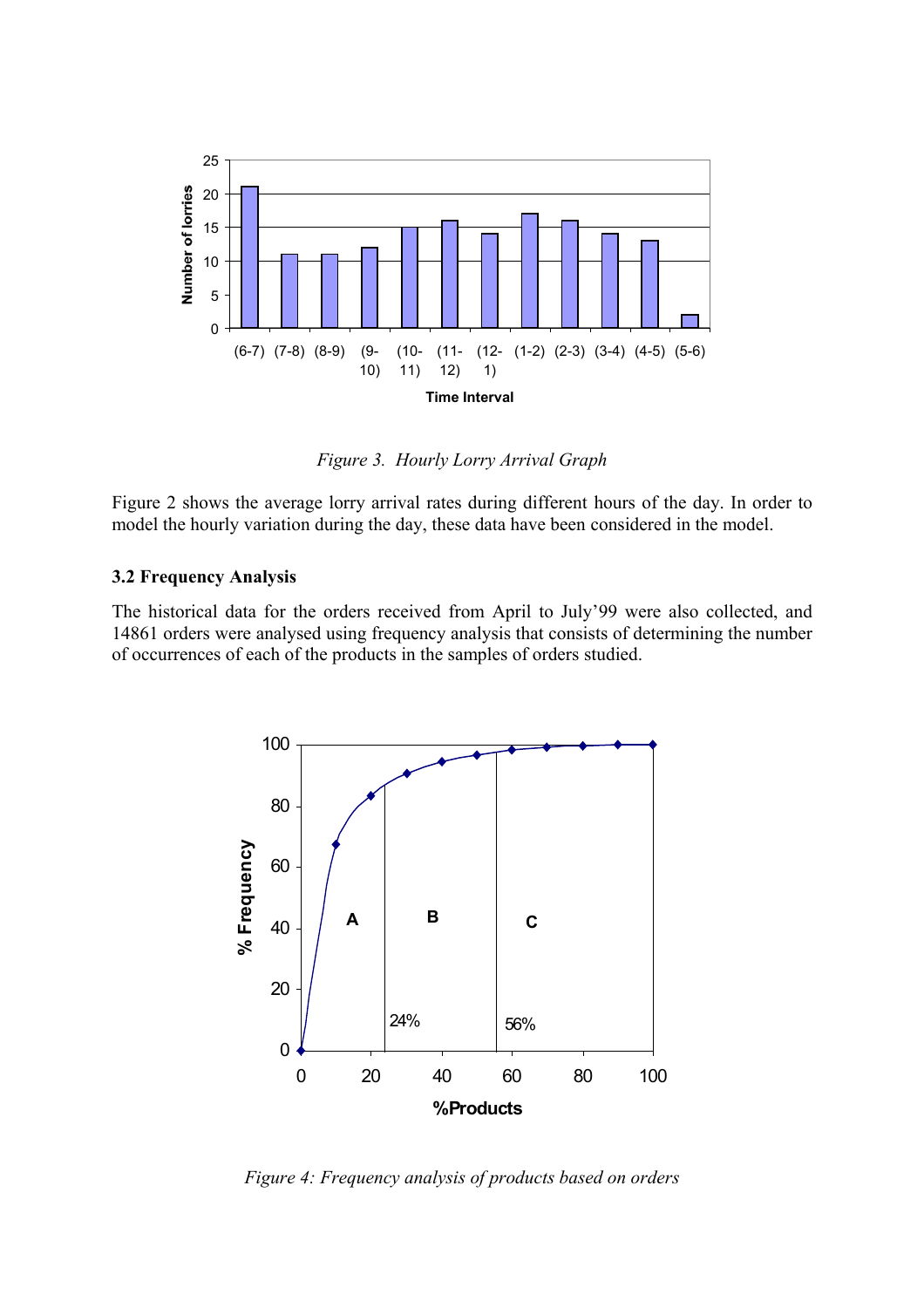The objective of frequency analysis was to identify the most frequent products and allocate them in strategic locations on the stockyard. The analysis shows that, based on frequency, products can be grouped into different category such as popular products (A), medium products (B), and less popular products(C). The products having average frequency of one or more per day were classified as 'A' class; those having frequency less than one per day and greater than or equal to one per week were classified as B class products. Similarly, the products having frequency less than one per week were classified as 'C' class products. The graph of percentage products vs. percentage frequency in orders analysed has been presented in Figure 4. Among the products analysed, A class (24%) products constitute 87% of frequency; B class (32%) constitute 10.6% frequency and C class (44%) constitute only 2.4% frequency. It is thus seen essential to focus on 24% of products from management point of view on a first priority in modelling stockyard.

Other aim of frequency analysis was to correlate order and quantities with lorry arrivals in order to generate simulated order. Then probabilities for each of the products that will be in an order are calculated. The highest percentage that a product will be in an order is 6% i.e. in 100 orders, in the maximum 6 orders will contain a particular product. The maximum and minimum numbers of products in the orders analysed were found 49 and 1 respectively with an average of 6 products. The probability distribution that best describes the number of products in an order was analysed using ARENA input analyser, which is exponential with mean 5.65. The expression is  $0.5 + EXPO(5.65)$ .



*Figure 5: Probability distribution for number of products in an order (output from ARENA Input Analyser)*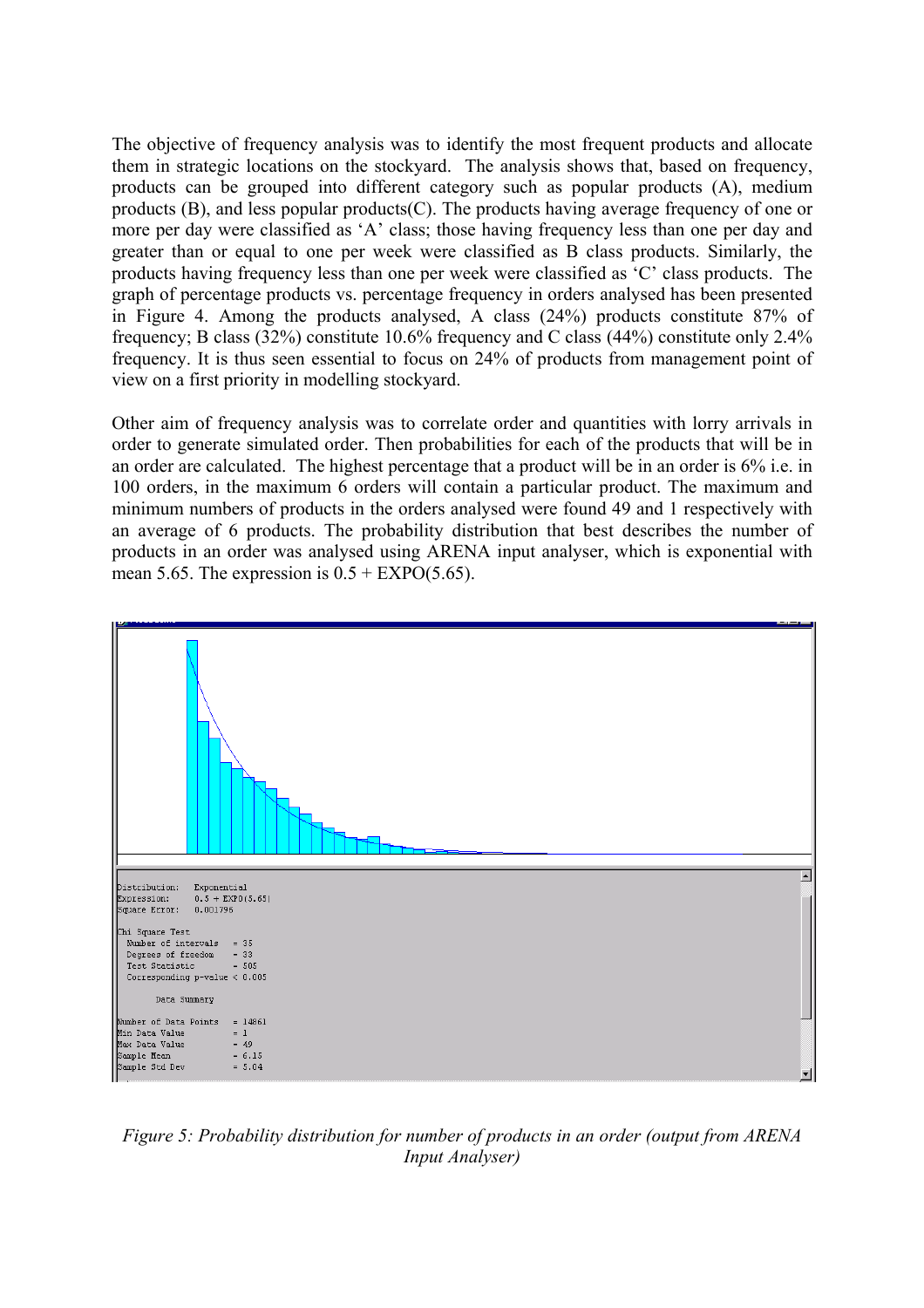## **3.3 Service time for loading**

The service time for loading depends on the number of products and quantity to be loaded. Using the velocity of travel, the distance to be travelled to find the product and unit load of handling for a given product, the service time is calculated within the model.

## **3.4 Layout Representation**

The existing stockyard drawing was created using AutoCAD and imported as DXF file in ARENA. The concept of "station" and the "distance" elements used by ARENA (SIMAN) was used to identify locations and the route to travel. A sample representation has been shown in Figure 6 below. Each storage location is treated a queue where products produced according to production schedule are transported from plant drop-off points to storage locations (bays), encounter of delay of storage time, and removed from queue through loading and dispatch process.



*Figure 5: Sample layout and modelling of stockyard operations in ARENA* 

## **4. MODEL OUTPUT**

With the large number of products involved, it was decided to model the stockyard with the class "A" products for the first implementation. The details presented in this paper have been designed using sample of five products only and zoned area concept of order picking. At this